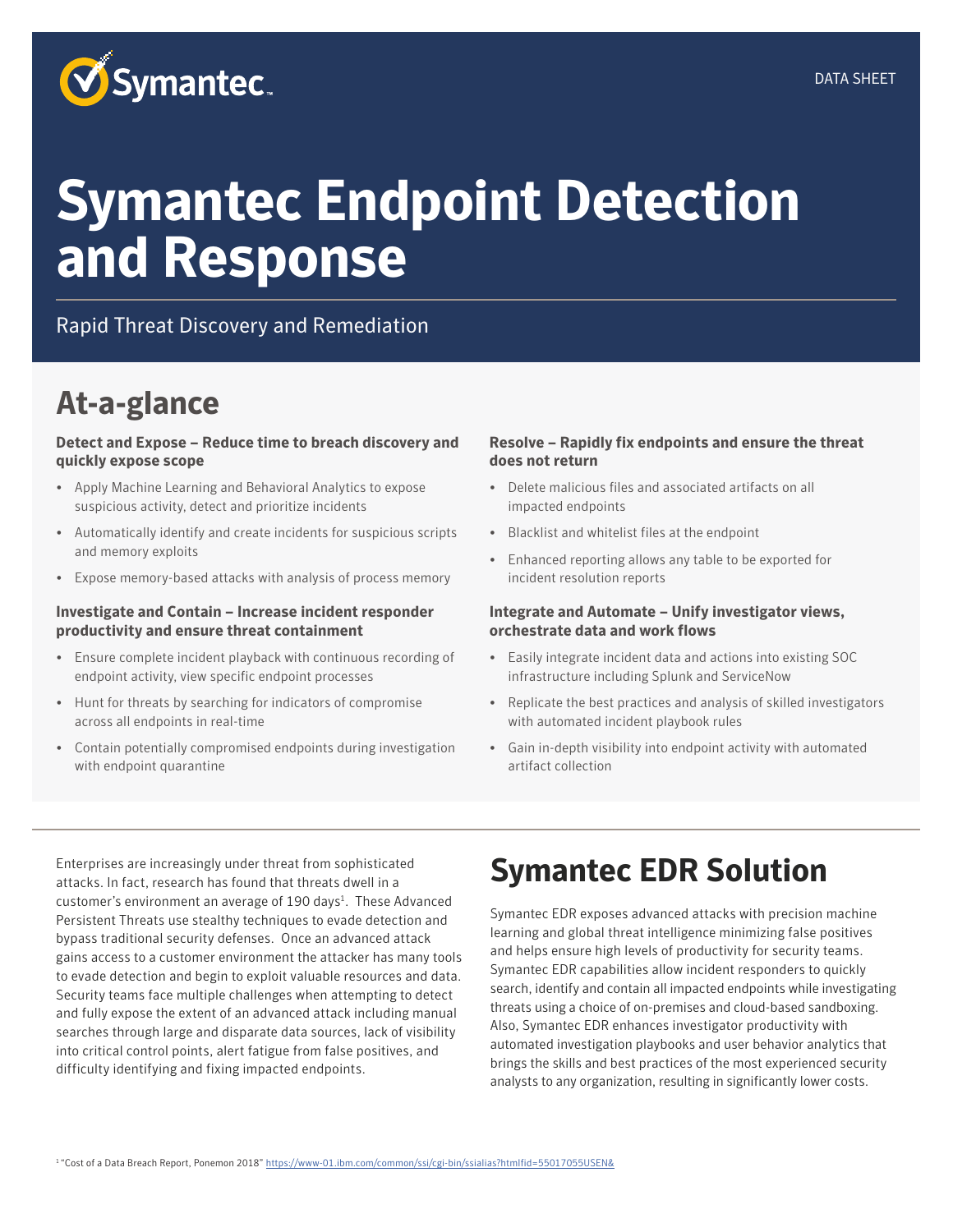In addition, continuous and on-demand recording of system activity supports full endpoint visibility. Symantec EDR utilizes advanced attack detections at the endpoint and cloud-based analytics to detect targeted attacks such as breach detection, command and control beaconing, lateral movement and suspicious power shell executions.

### **Increase Investigator Productivity**

Symantec EDR increases investigator productivity by prioritizing incidents by risk. And Symantec EDR automatically generates incidents for targeted attacks identified through Symantec's Target Attack Analytics and Dynamic Adversary Intelligence.

In addition, investigators can take advantage of Endpoint Activity Recording to hunt for Indicators of Attack and perform endpoint analysis. Symantec EDR supports continuous and on-demand retrieval for a wide range of events including session, process, module load point modifications, file and folder operations, registry changes and network connection activity.

According to Symantec Internet Safety and Threat Report (ISTR), more than 20% of the malware is VM-aware which means they evade detection in a traditional sandbox. Symantec EDR can detect such VM-aware threats by employing advanced techniques that include mimicking human behavior and if necessary using physical servers for detonation.



*Symantec EDR provides smart incidents alerts to enhance investigator productivity*

#### **Cloud-based Attack Analytics and Endpoint Advanced Attack Detections**

Symantec EDR includes Targeted Attack Analytics (TAA). TAA parses global activity, the good and the bad, across all enterprises that comprise our telemetry set. Our cloud-based artificial intelligence algorithms and advanced machine learning adapts to new attack techniques automatically. TAA creates a real-time incident—with a detailed analysis of the attacker, techniques,

impacted machines, and remediation guidance—and streams it to the EDR console. This approach streamlines the efforts of incident responders and enhances productivity for the entire security team (TAA is provided at no additional cost to Symantec customers using Advanced Threat Protection 3.1 or higher).

Symantec EDR also leverages endpoint behavioral polices, continually updated by Symantec researchers, to detect advanced attack methods instantly at the endpoint (over 330 currently available). These detections detail activity that may indicate attacks in progress including file and registry changes, suspicious network and processes activity and use of specific Windows API's that can be used to start a malicious thread within an existing process.

### **Hunt for Anomalies Across Endpoints**

Symantec EDR simplifies the hunt for attackers within the environment by providing an across the board view of software, memory, user, and network baseline activity. When attackers operate in the environment, their malware and user activity stand out as anomalies or outliers.

Symantec EDR exposes outliers across the environment including:

- Software outliers Expose endpoints that have uncommon software, build discrepancies, unpatched or old operating system (OS) releases
- Memory outliers Detect memory-resident outliers using forensic examination of process memory, file and OS object, and system settings
- User outliers User behavior analytics detect attackers acting as legitimate users performing unusual activity
- Network outliers Leverage statistical analysis to identify anomalous IP addresses, reputation lookups identify IP addresses and domains associated with data exfiltration

These outlier detections are provided via cloud-based service and are available using built-in playbooks that produce specific reports on wide variety of anomalous activity.

#### **MITRE ATT&CK Event Enrichment and Cyber Analytics**

Symantec EDR provides tools to detect and visualize the attack lifecycle based on the MITRE ATT&CK framework. The EDR tool describes attack methods based on the standard tactics and techniques in the ATT&CK matrix. In addition, quick filters make it easy for investigators to narrow results to one or more phases of the MITRE ATT&CK lifecycle including initial access, persistence, lateral movement and command and control.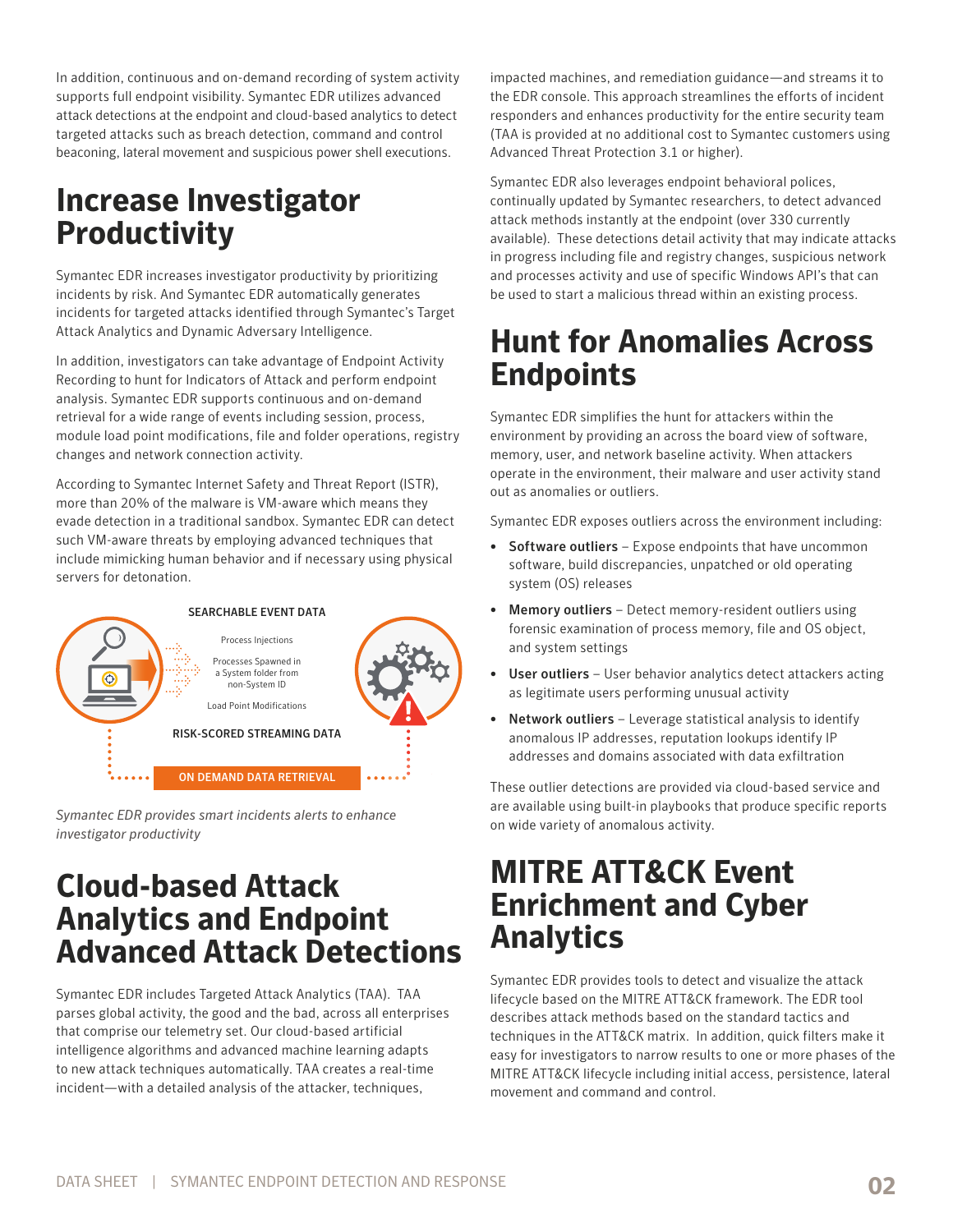Critically, Symantec EDR supports MITRE Cyber Analytics through automated investigation playbooks. MITRE recommends organizations implement a zero-trust approach to forensic collection and investigation by interrogating autorun differences, suspicious run locations, potential DDL injections and SMB event monitoring. Symantec EDR makes it easy to run scheduled sweeps across endpoints to determine if any attacks can be detected using common knowledge of the MITRE community of adversary models.

#### **Complete and Rapid Endpoint Repair**

Symantec EDR supports rapid remediation of impacted endpoints including file deletion, blacklisting and endpoint quarantine. Using powerful eraser capabilities built into Symantec Endpoint Protection (SEP), responders can take action from a single console and with one click apply a fix across multiple endpoints.

#### **Automate Skilled Investigator Practices**



*Symantec EDR ensures endpoints are returned to a pre-infection state*

Symantec EDR supports playbooks that automate the complex, multi-step investigation workflows of security analysts. Built-in playbooks quickly expose suspicious behaviors, unknown threats, lateral movement and policy violations. The security team can view the playbooks to learn expert hunting and investigation techniques. In addition, Investigators can create their own playbooks to automate best practices and document specific threat hunting scenarios.



*Symantec EDR has powerful, automated playbooks for artifact collection, investigation and response*

### **Flexible Deployment Options**

The Symantec EDR is a flexible solution that can be deployed on-premises or in the cloud. Symantec Endpoint Protection (SEP) customers can leverage integrated EDR capabilities in the SEP single agent architecture. Using the on-premises EDR appliance, organizations can quickly deploy EDR into existing SEP environments. In addition, customers can add modules that provide visibility and correlation of network and email events (Email module requires Symantec Email Security.cloud).

Endpoints with or without SEP installed can leverage the cloud-based portal for cyber data analytics, forensic analysis and investigation automation using a dissolvable client and on-premises collection server (or optional collection services agent). Symantec's cloud-based EDR capabilities deploys in minutes and quickly collects data from endpoints with no impact on end-user experience.